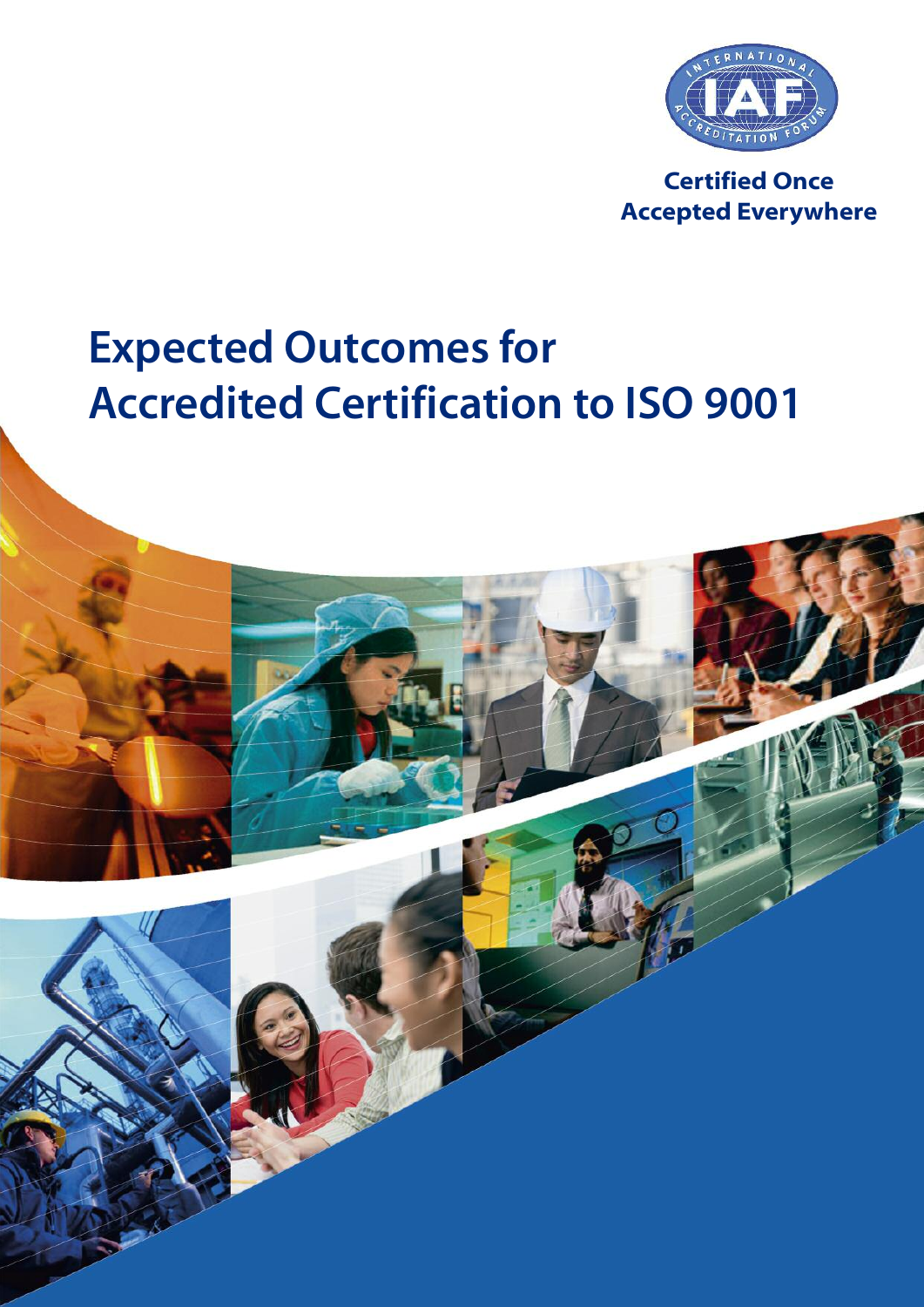## **Introduction**

The International Accreditation Forum (IAF) and the International Organization for Standardization (ISO) have jointly produced a concise statement of outcomes that are to be expected as a result of accredited certification to ISO 9001. The intent is to promote a common focus throughout the entire conformity assessment chain in order to achieve these expected outcomes and thereby enhance the value and relevance of accredited certification.

ISO 9001 certification is frequently used in both private and public sectors to increase confidence in the products and services provided by organizations, between partners in business-to-business relations, in the selection of suppliers in supply chains and in the right to tender for procurement contracts.

### **About ISO**

ISO is the developer and publisher of ISO 9001,but does not itself carry out auditing and certification.These services are performed independently of ISO by certification bodies. ISO does not control such bodies, but does develop voluntary International Standards to encourage good practice in their activities on a worldwide basis. For example, ISO/IEC 17021 specifies the requirements for bodies providing auditing and certification of management systems.

#### **About IAF**

The IAF is an international association whose membership includes the national accreditation bodies.Certification bodies wishing to provide further confidence in their services can apply to be accredited as competent by an IAF recognized national accreditation body. ISO does not control such bodies, but does develop voluntary International Standards such as ISO/IEC 17011 which specifies the general requirements for carrying out accreditation.

**Expected Outcomes for Accredited Certification to ISO 9001**

(from the perspective of the organization's customers)

"For the defined certification scope, an organization with a certified quality management system consistently provides products that meet customer and applicable statutory and regulatory requirements, and aims to enhance customer satisfaction."

#### **Notes:**

- a. "Products"also include"services."
- b. Customer requirements for the product may either be stated (for example in a contract or an agreed specification) or generally implied (for example in the organization's promotional material, or by common practice for that economic/industry sector).

2

c. Requirements for the product may include requirements for delivery and post-delivery activities.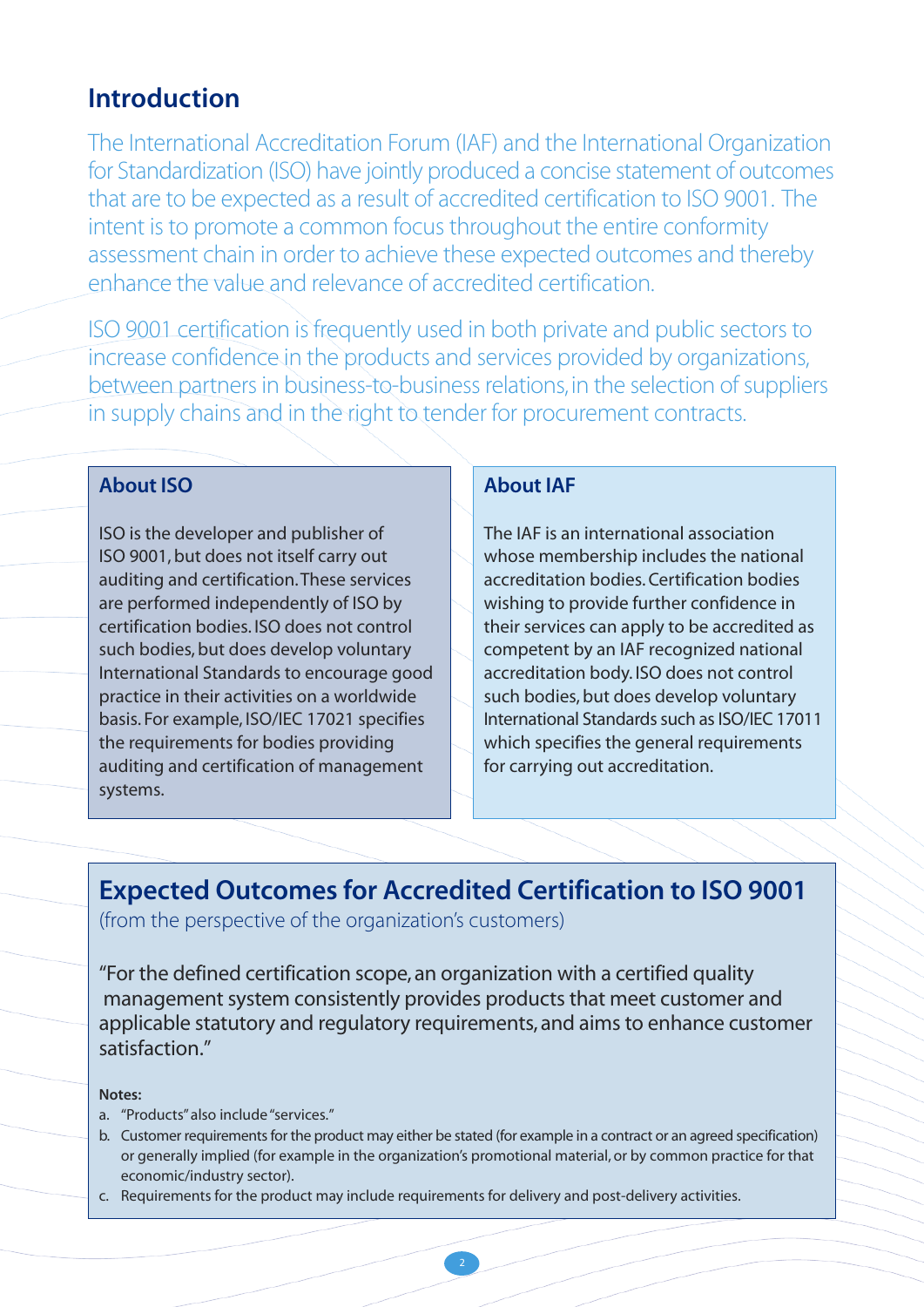# **What accredited certification to ISO 9001 means**

To achieve conforming products, the accredited certification process is expected to provide confidence that the organization has a quality management system that conforms to the applicable requirements of ISO 9001. In particular, it is to be expected that the organization:

- A. has established a quality management system that is suitable for its products and processes, and appropriate for its certification scope
- B. analyzes and understands customer needs and expectations, as well as the relevant statutory and regulatory requirements related to its products
- C. ensures that product characteristics have been specified in order to meet customer and statutory/ regulatory requirements
- D. has determined and is managing the processes needed to achieve the expected outcomes (conforming products and enhanced customer satisfaction)
- E. has ensured the availability of resources necessary to support the operation and monitoring of these processes
- F. monitors and controls the defined product characteristics
- G. aims to prevent nonconformities, and has systematic improvement processes in place to:
	- 1. Correct any nonconformities that do occur (including product nonconformities that are detected after delivery)
	- 2. Analyze the cause of nonconformities and take corrective action to avoid their recurrence
	- 3. Address customer complaints
- H. has implemented an effective internal audit and management review process
- I. is monitoring, measuring and continually improving the effectiveness of its quality management system

## **What accredited certification to ISO 9001 does not mean**

- 1) ) It is important to recognize that ISO 9001 defines the requirements for an organization's quality management system,not for its products. Accredited certification to ISO 9001 should provide confidence in the organization's ability to"consistently provide product that meets customer and applicable statutory and regulatory requirements". It does not necessarily ensure that the organization will always achieve 100% product conformity,though this should of course be a permanent goal.
- 2) ISO 9001 accredited certification does not imply that the organization is providing a superior product, or that the product itself is certified as meeting the requirements of an ISO (or any other) standard or specification.

This document reflects the Communiqué that was agreed jointly between ISO and IAF and issued in July 2009.